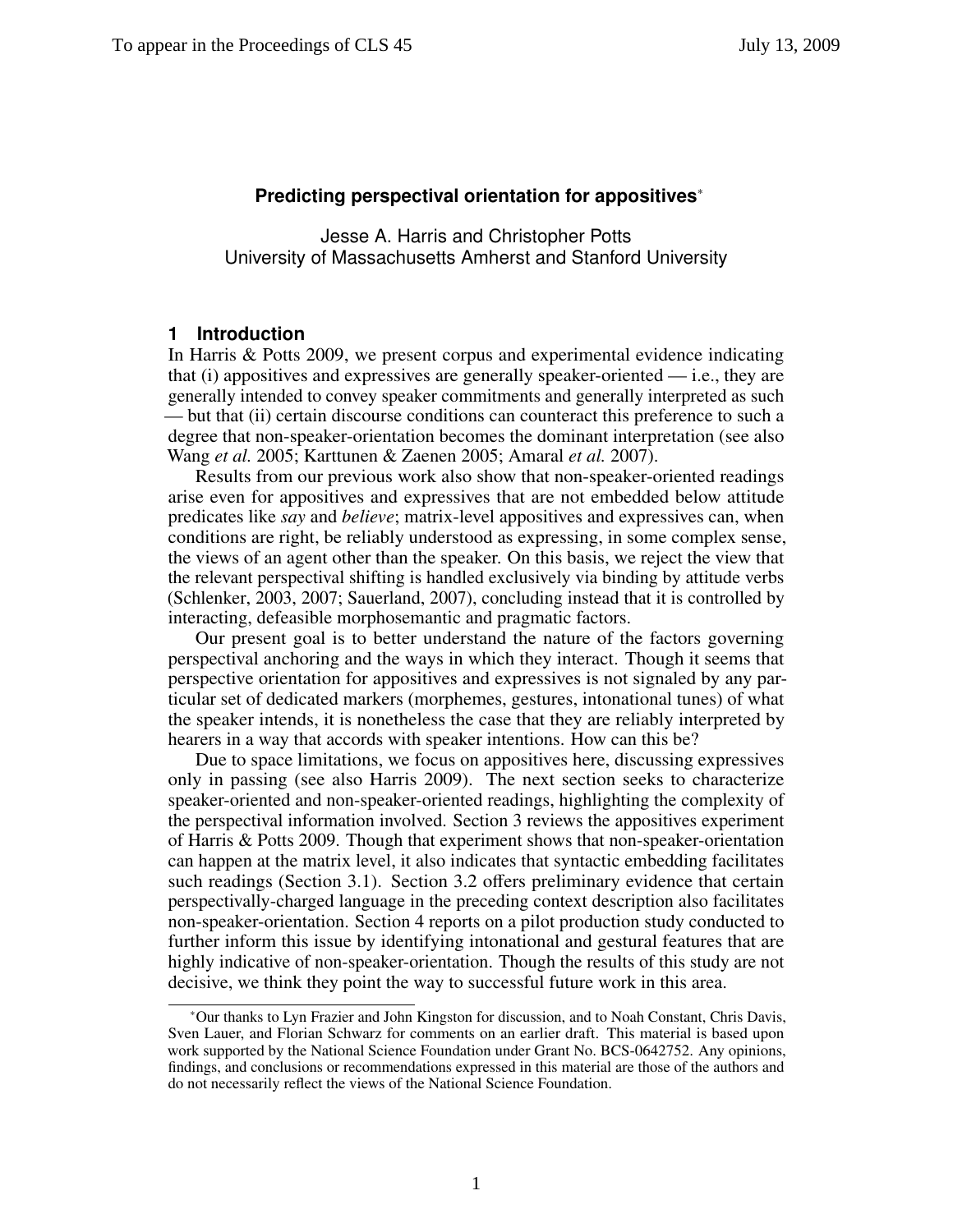## **2 A closer look at (non-)speaker-orientation**

To get at the underlying notions of speaker-orientation and perspective shifting that we aim to explore empirically, we first define a general notion of agent-orientation:

<span id="page-1-1"></span>(1) Let *A* be an agent. A clause *C* with denotation *p* is *A-oriented* in utterance *U* if, and only if, in uttering *U*, the speaker expresses, with *C*, that *A* is committed to *p*.

Speaker-orientation is the special case of *A*-orientation where *A* is the speaker. Appositives are overwhelmingly speaker-oriented. Of the 34 examples in our Embedded Appositives Corpus [\(Potts & Harris,](#page-14-5) [2009\)](#page-14-5) that were validated by two independent assessors and ourselves, 32 appear to be speaker-oriented in this sense. Most convey speaker asides intended to flesh out and contextualize the content expressed around them. Example [\(2\)](#page-1-0) is typical:

<span id="page-1-0"></span>(2) In a publicity blitz with clear racial undertones, they [supporters of then-Dominican President Joaquin Balaguer] allege Washington secretly is backing top opposition candidate Jose Franciso Pena Gomez, who is black, [. . . ]

The allegation does not include the uncontroversial background fact that Gomez is black. This information is offered by the author as a general, text-level commitment, despite its appearance in the syntactic complement of *allege*, and despite the fact that the other propositional content of that embedded clause is not speaker-oriented.

*Non-speaker-orientation* occurs whenever there is *A*-orientation for some agent who is not the speaker. Languages have lots of devices for explicitly signaling this kind of orientation. For example, in *According to Kate, groundhogs climb trees*, the main clause is clearly Kate-oriented. Many attitude predications perform this function (among others) as well. In the case of an appositive clause, though, there is no straightforward way to mark orientation. In a phrase like *Dan, who is, according to Kate, a world-class bowler*, the proposition that Dan is a world-class bowler is Kate-oriented, but the orientation of the entire appositive clause *who is, according to Kate, a world-class bowler* is not specified, so the hearer must infer it.

Definition [\(1\)](#page-1-1) allows that an *A*-oriented clause *C* might be consistent with the commitments of another agent *B*, and discourse participants might even conclude, via pragmatic enrichment, that *B* is committed to the content of *C*. This is plausibly the case in [\(2\)](#page-1-0), where it is very likely that the speaker and the matrix subject believe the content of the appositive. Nevertheless, in the perspectivally-charged contexts we study below, the perspectival information tends to be divisive and thus pragmatically exclusive.

Example [\(3\)](#page-1-2), from an opinionated article about the biologist Alfred Kinsey, is one of [Potts & Harris'](#page-14-5)s [\(2009\)](#page-14-5) two clear examples of non-speaker-oriented embedded appositives. The example is particularly instructive about the nature of perspective shifting in the sense that we are exploring.

<span id="page-1-2"></span>(3) Far out on the grassy knoll of sexology, there is a cult of prochastity researchers who claim that the late Alfred Kinsey was a secret sex criminal, a Hoosier Dr. Mengele, who bent his numbers toward the bisexual and the bizarre in a grand conspiracy to queer the nation and usher in an era of free sex with kids.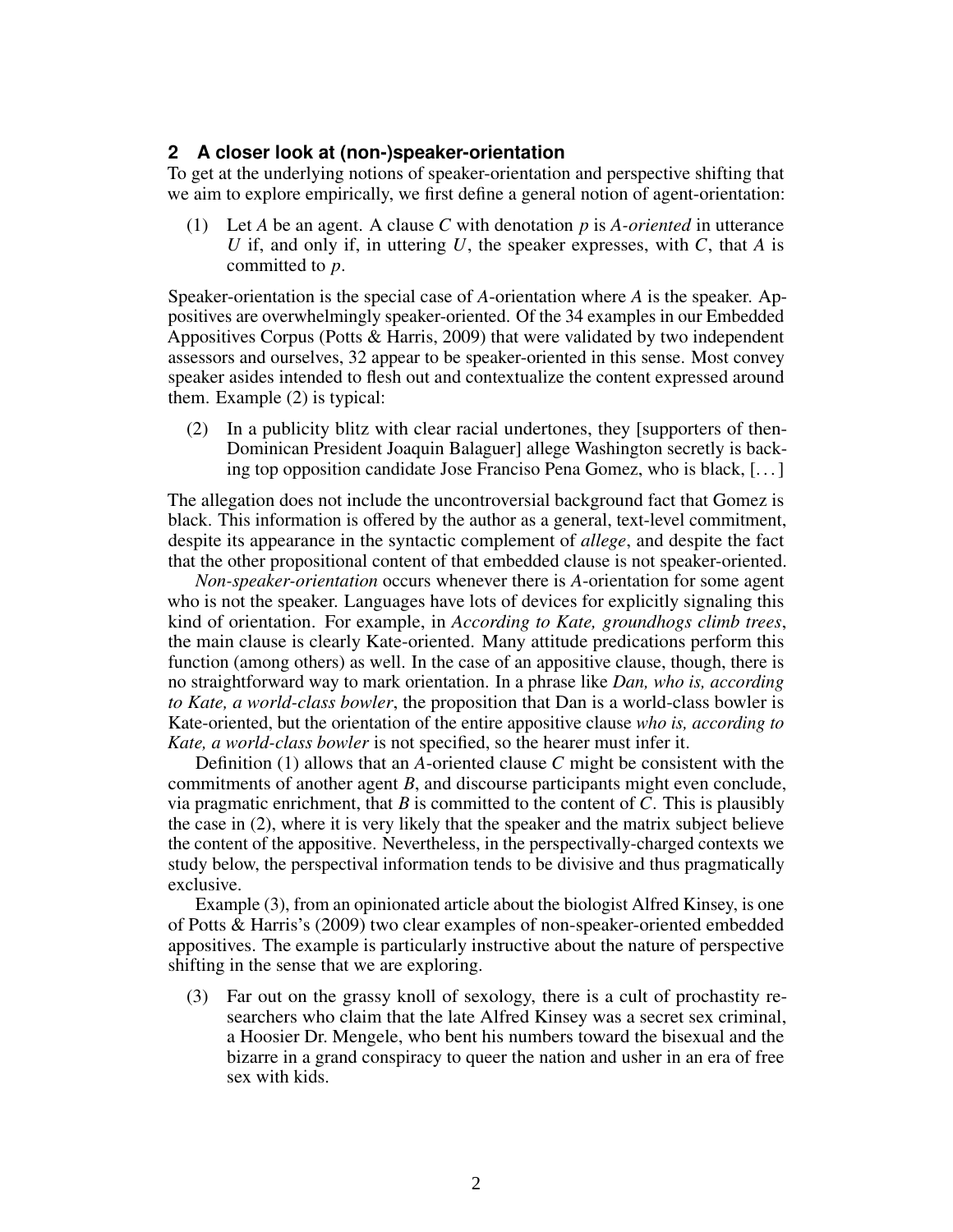In terms of [\(1\)](#page-1-1), the clause *C* is *a Hoosier Dr. Mengele*. In writing *C*, the author of this text seems to convey that the group referred to with *cult of prochastity researchers* (our agent *A*) is committed to the proposition that Kinsey is a Hoosier Dr. Mengele. Of course, the author might be *wrong*, in whole or in part, about this commitment; there is no guarantee that *A* would endorse the content. So the content is not literally shifted off of the speaker and onto another agent. We have a perspective shift only insofar as the speaker has conveyed information about someone else's (purported) commitments.

Example [\(3\)](#page-1-2) uses charged emotional language to set up two opposing perspectives. The author's view is conveyed by words like *cult*, the opening indirect reference to conspiracy theorists,<sup>[1](#page-2-1)</sup> and the distancing achieved by *claim*. The contrasting perspective of the prochastity researchers is characterized (by the author) with phrases like *the bisexual and the bizarre* and *queer the nation*. Given these opposing perspectives, the only sensible interpretation of the appositive *a Hoosier Dr. Mengele* is a non-speaker one. Thus, whereas appositives seem to be speaker-oriented by default, that default may be handily overcome by careful manipulation of the perspectives involved. The experiments described in the coming sections capitalize on precisely this kind of perspectival juxtaposition.

Such perspectival shifting is not unique to appositives. Even apparently simple main-clause declaratives can be shifted if the right linguistic and discourse conditions obtain. Attested examples involving shifted expressives and related devices are given in [Potts 2007,](#page-14-6) [To appear,](#page-14-7) and [Harris & Potts 2009.](#page-13-0) Such discourse moves are risky for the speaker because they challenge the hearer's usual assumptions, but the risks can be mitigated with careful planning and careful delivery. We turn now to trying to understand the techniques speakers employ to push hearers towards non-speaker-oriented interpretations.

### <span id="page-2-0"></span>**3 Written comprehension study**

The appositives experiment of [Harris & Potts 2009](#page-13-0) involved materials consisting of an invariant context and a target sentence containing an appositive clause, which was either embedded under a verb of saying (condition A) or unembedded (condition B). Following the lead of [Amaral](#page-13-1) *et al.* [\(2007\)](#page-13-1), we created contexts with two central properties: (i) the speaker's perspective was clearly distinguished from that of another individual *A* and (ii) the appositive's content was sensible from the perspective of *A* but not the speaker. Fig. [1](#page-3-1) illustrates with an item from the experiment. Here, the context first distances the speaker from her roommate's beliefs, and later the appositive elaborates on those beliefs, making speaker-orientation implausible. Though the individual items differ considerably in their basic form (see below and App. [A\)](#page-11-0), they all involve this basic perspectival dynamic.

[Potts](#page-14-8) [\(2005\)](#page-14-8) hypothesizes that appositives are speaker-oriented even in highly biased contexts like this, which predicts that our items will be seen as anomalous or inconsistent discourses. This is not what we found, however. On the contrary, we found that non-speaker-oriented readings were dominant for both the embedded

<span id="page-2-1"></span><sup>&</sup>lt;sup>1</sup>Conspiracy theories of the 1963 Kennedy assassination have it that shots were fired at the president from a 'grassy knoll'.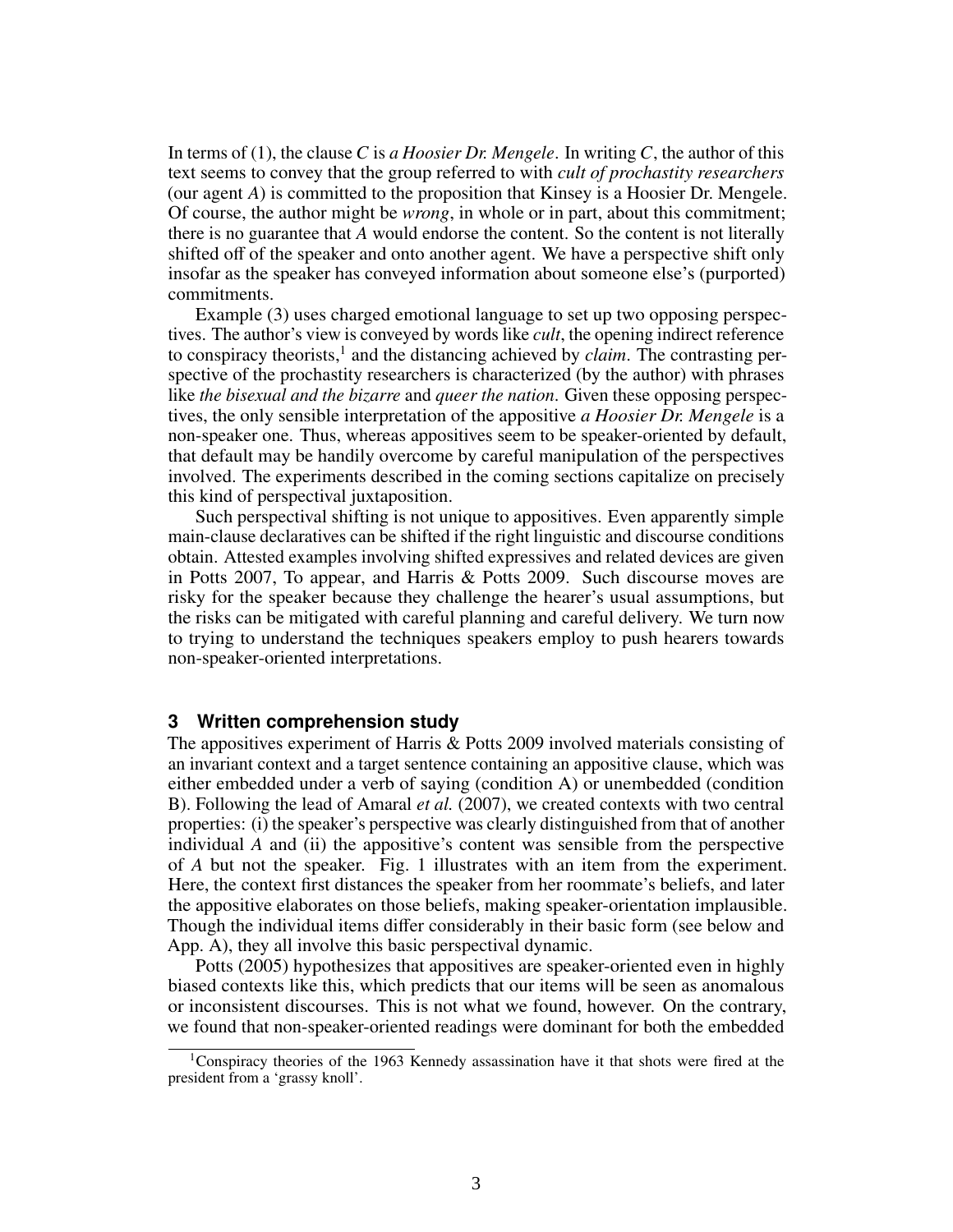and unembedded conditions. Fig. [2\(a\)](#page-4-1) summarizes the results by condition. Here and throughout, we have combined the Speaker and Both responses into a single category Non-subject. We are motivated to organize the data this way by the fact that we do not understand the nature of Both responses. These responses could represent genuine perspective-sharing, which would help make the case for nonspeaker-oriented readings. However, they could be semantically speaker-oriented with pragmatic 'leakage' [\(Karttunen,](#page-14-9) [1973;](#page-14-9) [Lasersohn,](#page-14-10) [2007\)](#page-14-10) to the other agent, or non-speaker-oriented with pragmatic leakage to the speaker. Since our concern is with the prevalence of Subject readings, we have elected to play it safe, counting all Both readings as Non-subject, accepting that this might bias against our hypothesis by obscuring some non-speaker-oriented judgments.<sup>[2](#page-3-2)</sup>

Context I am increasingly worried about my roommate. She seems to be growing paranoid.

#### Target

- A. The other day, she told me that we need to watch out for the mailman, a possible government spy.
- B. The other day, she refused to talk with the mailman, a possible government spy.

Whose view is it that the mailman might be a government spy?

#### Response

| a. Mine                   | Speaker     |
|---------------------------|-------------|
| b. My roommate's          | Subject     |
| c. Mine and my roommate's | <b>Both</b> |

<span id="page-3-1"></span>Figure 1: Sample item from the appositives experiment of [Harris & Potts 2009.](#page-13-0) For all items, the context was perspectivally rich. The experiment manipulated a single factor: embedded (A) or unembedded (B) appositive. Participants were asked to decide which agent's perspective was reflected in the appositive content: (a) the speaker's, (b) the subject's, or (c) both.

### <span id="page-3-0"></span>**3.1 Embedding**

It is evident from Fig. [2](#page-4-2) that perspective shifting with appositives is possible in both embedded and unembedded environments. If conditions are right, non-speakeroriented readings emerge regardless of whether there is an embedding predicate. This is not to say, though, that syntactic embedding is uninformative. We used a linear mixed effects logit model [\(Jaeger,](#page-13-3) [2008\)](#page-13-3) with participants and items as random effects to test whether the difference between the proportion of Subject responses for

<span id="page-3-2"></span><sup>&</sup>lt;sup>2</sup>For more on this decision, see [Harris & Potts 2009.](#page-13-0) The statistical analysis is substantively the same when we remove the Both responses from the data entirely, and it grows stronger when we add them to the Subject category.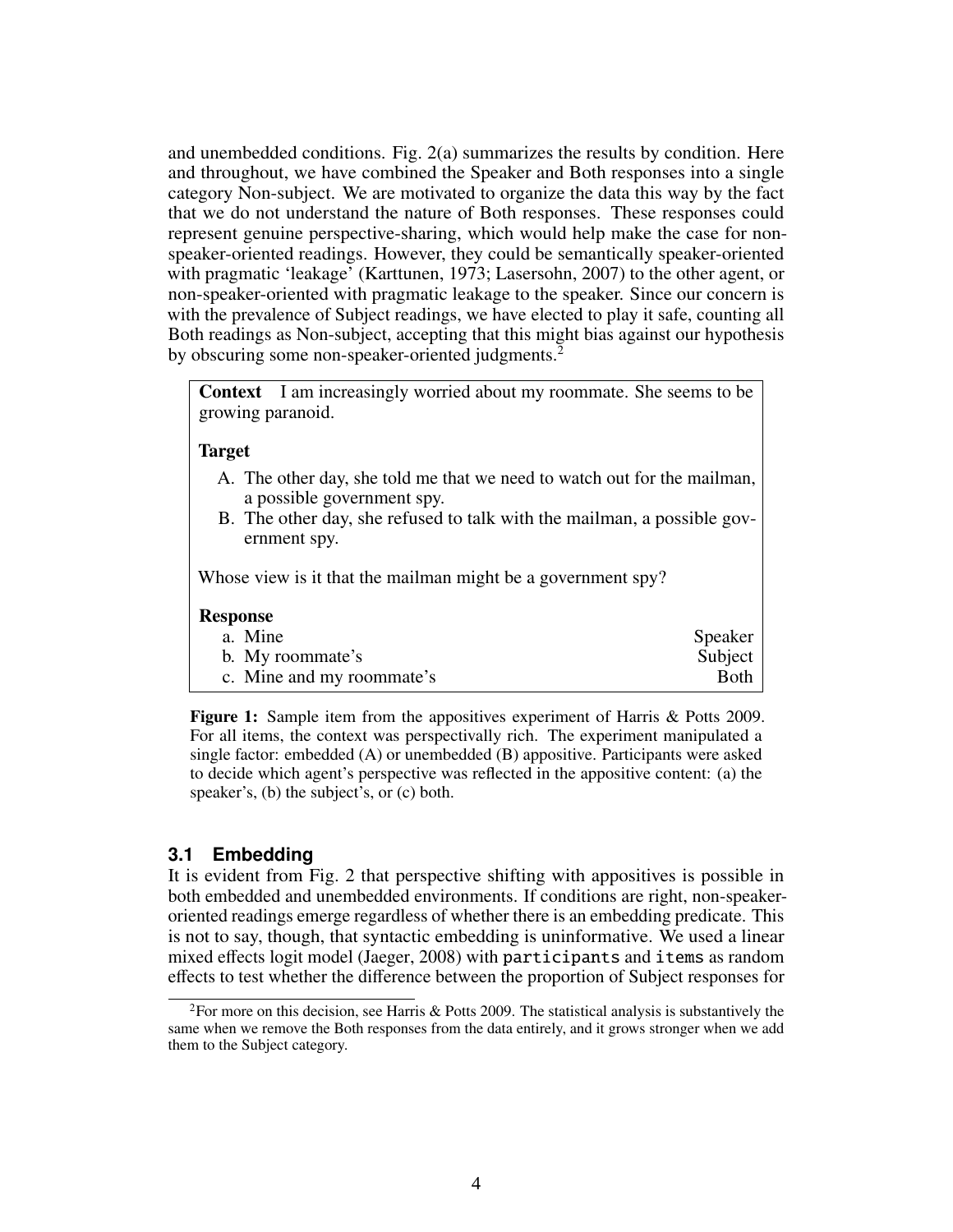the two conditions (the two black bars in Fig. [2\(a\)\)](#page-4-1) is statistically significant.<sup>[3](#page-4-3)</sup> We found that embedding was indeed a highly relevant factor in determining perspectival orientation; the embedded coefficient is  $1.44$  with a standard error of  $0.36$ ;  $p < 0.001$ . Thus, it seems that embedding is a genuine facilitator of shifted readings.

<span id="page-4-1"></span>

<span id="page-4-2"></span>(a) By syntactic position.

<span id="page-4-5"></span>



# <span id="page-4-0"></span>**3.2 Perspectivally-rich context descriptions**

The expressives experiment that we described alongside the appositives experiment in [Harris & Potts 2009](#page-13-0) suggests another potentially useful feature in determining perspectival information. For expressives, we manipulated just individual predicates in the context description, leaving the target sentence constant, as in [\(4\)](#page-4-4).

<span id="page-4-4"></span>(4) My classmate Sheila said that her history professor gave her a high/low grade. The jerk always favors long papers.

Here, the choice of *high* vs. *low* has a dramatic affect on our overall understanding of the situation. With the *high* version, the speaker seems to be using *the jerk* as a way of griping about Sheila's high grade, attributing it solely to the length of the paper. The *low* version furnishes Sheila with justification for regarding her history professor as a jerk, thereby paving the way for a non-speaker reading of the epithet in the second sentence. This manipulation was successful in the sense that varying the context systematically influenced the proportion of speaker and non-speaker readings.

<span id="page-4-3"></span> $3$ In all cases, the reported models were first compared to others, using the top-down model-fitting technique discussed in [Crawley](#page-13-4) [\(2007\)](#page-13-4). We kept the simplest model that explained the highest amount of variance.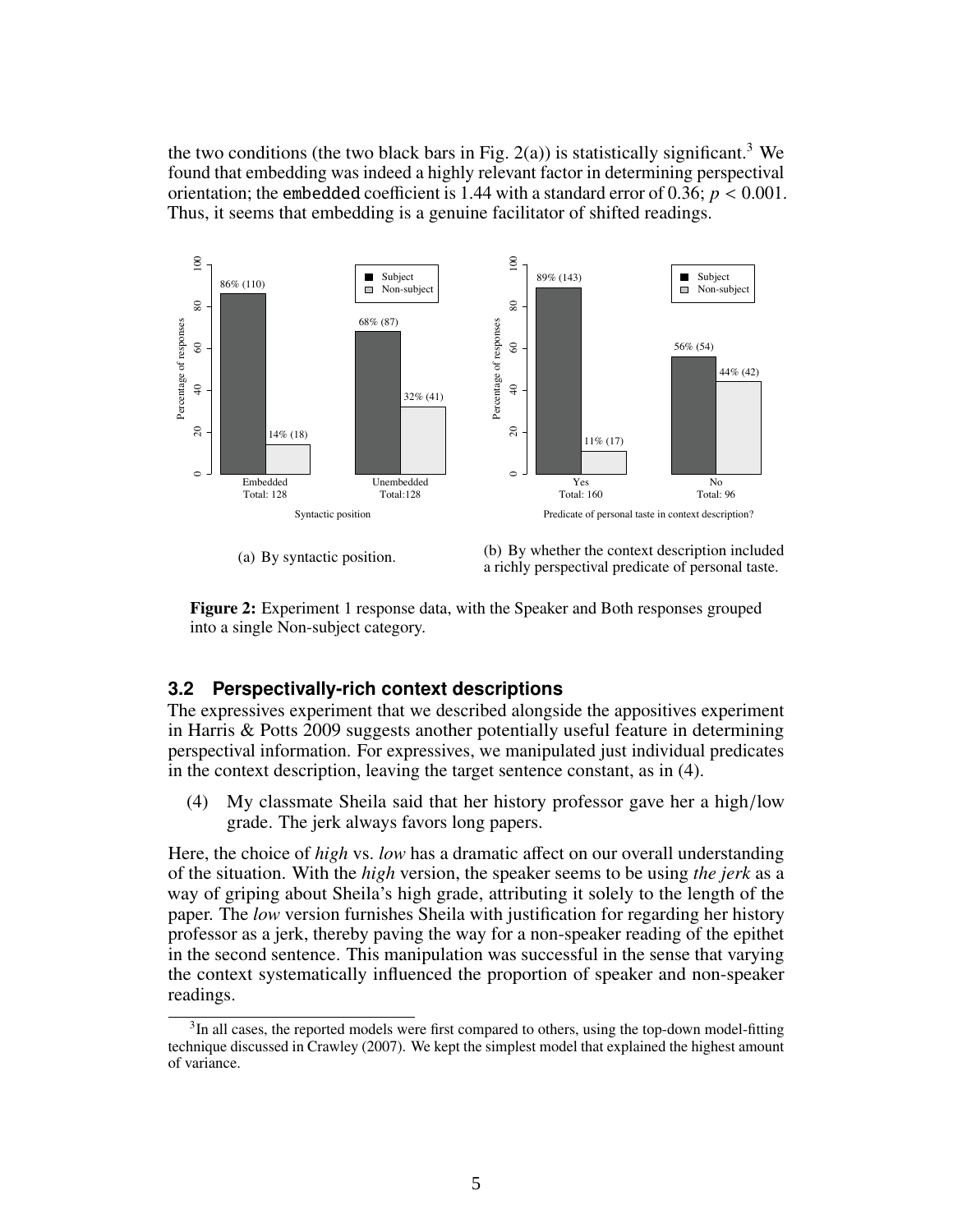Though we did not design the appositives experiment with this approach in mind, it is illuminating to look again at the materials to see if they show similar effects. Five of the eight contexts are described using charged predicates of personal taste: *paranoid*, *absurdly optimistic*, *huge snob*, *crazier than ever*, and *outlandish*. The effect in each case is to create implicit contrasts with the appositive content. For Fig. [1,](#page-3-1) *paranoid* unfavorably compares the matrix subject's perspective to her own. In item 2 of the appendix, *absurdly optimistic* contrasts with *a sure winner*. And so forth for the others containing this perspectivally-rich language. For the remaining items, the language is less judgmental and tends to leave more room for the speaker to endorse the appositive. Thus, we might expect the presence of charged predicates of personal taste in the context description to have a positive influence on the proportion of Subject responses. This is what we find in post hoc analysis. Fig. [2\(b\)](#page-4-5) breaks the data down by context-type.

We again fit a logit model, with the presence of a predicate of personal taste in the context as the sole predictor. The coefficient (ppt) was 2.18 with a standard error of 0.59, and so the presence of a predicate of personal taste significantly affected whether the appositive would be interpreted as non-speaker-oriented;  $p < 0.001$ . Thus, we tentatively conclude that predicates of personal taste, when used in contexts like this, have a positive impact on the prevalence of non-speaker-oriented readings. We expect further experiments that directly manipulate the presence of perspectivallyrich predicates to significantly influence the availability of Subject readings.

### **3.3 Integrating and extending the models**

A major advantage of the logit approach is that we can easily combine the two results into a single predictive model. To determine how embedding and these perspectivelyrich predicates interact in our data, we fit another series of models with embedded and ppt as factors. The best-fitting model was the one with a single predictor embedded. Given that the embedding factor reflected the central manipulation, this result is unsurprising. Of the models with both embedded and ppt as factors, the best-fitting model was the additive model summarized in [\(5\)](#page-5-0), in which random effect error terms are omitted for clarity.

<span id="page-5-0"></span>(5) Pr(Subject) =  $logit^{-1}(intercept + embedded x + ppty)$ 

The fitted model for our data is

(6) Pr(Subject) <sup>=</sup> logit-1(−0.<sup>40</sup> <sup>+</sup> <sup>1</sup>.44*<sup>x</sup>* <sup>+</sup> <sup>2</sup>.41y)

If the appositive is syntactically embedded,  $x = 1$ , else  $x = 0$ . If the context description contains a predicate of personal taste,  $y = 1$ , else  $y = 0$ . The predicted probability of a Subject response for a syntactically embedded appositive in a context containing a predicate of personal taste is logit<sup>-1</sup>(−0.40 + (1.44 · 1) + (2.41 · 1)) =  $logit^{-1}(3.45) = 0.97$ . In other words, the probability of a non-speaker-oriented reading when the appositive was embedded and the context contained a predicate of personal taste was extremely high (97%).

How well did each factor predict a Subject response on its own? The predicted probability of Subject response for an unembedded appositive appearing in a context without a predicate of personal taste is logit<sup>-1</sup>(−0.40 + (1.44 · 1) + (2.41 · 0)) =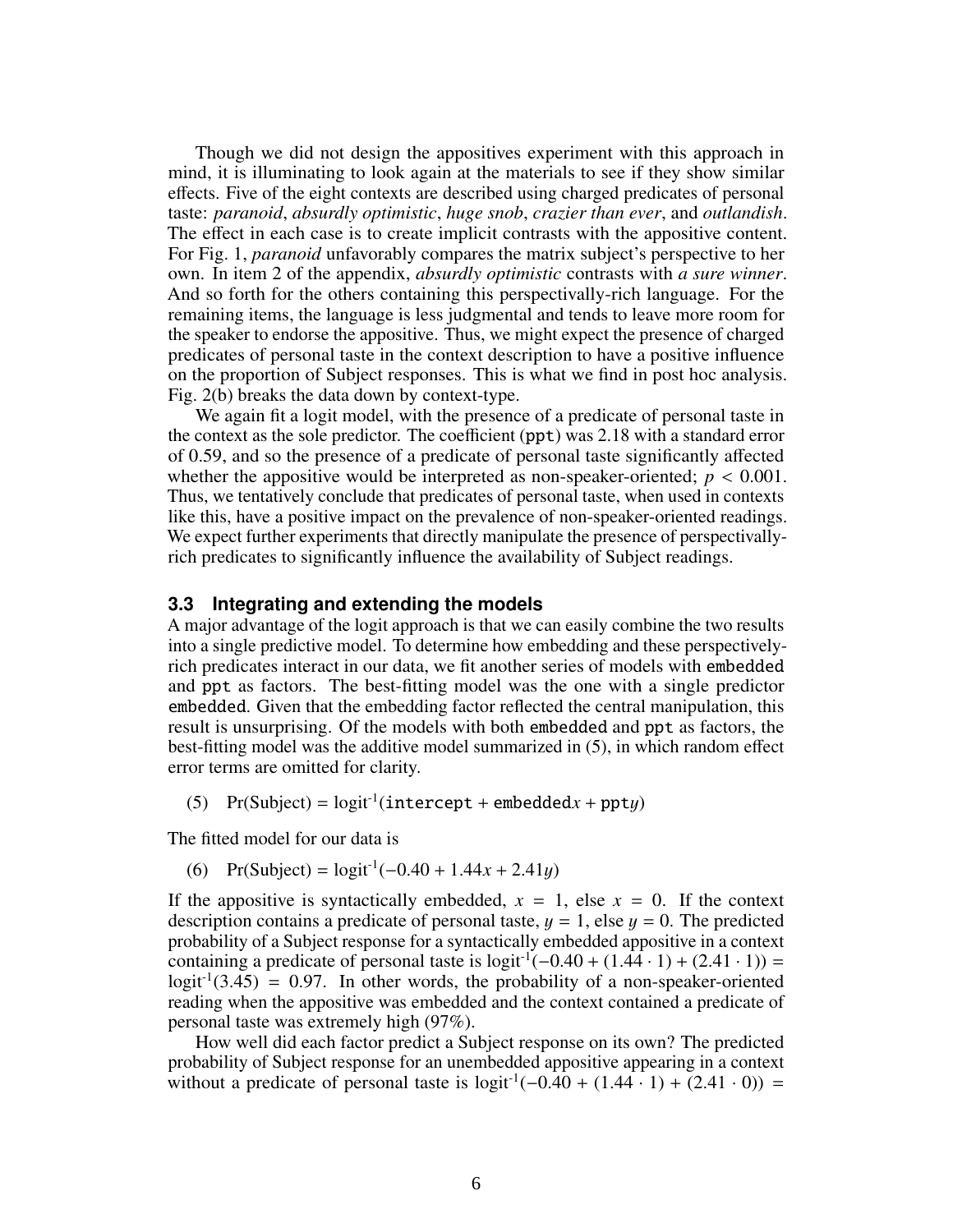$logit^{-1}(1.04) = 0.74$  $logit^{-1}(1.04) = 0.74$  $logit^{-1}(1.04) = 0.74$ .<sup>4</sup> In contrast, the predicted probability of a Subject response for a unembedded appositive in a context containing a predicate of personal taste is an unembedded appositive in a context containing a predicate of personal taste is  $logit^{-1}(-0.35 + (1.44 \cdot 0) + (2.41 \cdot 1)) = logit^{-1}(2.01) = 0.88$ . Thus, in our combined model, syntactic embedding was somewhat less reliably predictive of non-speakerorientation (74%) than the presence of a perspectivally-rich predicate was (88%). Of course, this post hoc analysis cannot stand in for an experiment that manipulates the contextual descriptions in a more controlled way, as we did for the expressives experiment. It suggests, though, that contextual information of this sort can help to shape hearer interpretations.

We wish to emphasize that the contrasts and factors tested here are not the only leads one could pursue in studying perspectival shift; the literature provides a wealth of insights that could be turned into predictive factors and added to a model like [\(5\)](#page-5-0). A few that seem especially promising:

- **Appositive type**. [Wang](#page-14-0) *et al.* [\(2005\)](#page-14-0) show that nominal appositives in which the anchoring noun and the appositive clause are indefinite (e.g., *a professor, a famous one*) often receive non-speaker-oriented readings. Thus, nominal appositives might be more likely to shift, and indefiniteness could be a contributor as well.
- Linear position. For appositives, the sentence-final position resembles a main-clause position [\(Del Gobbo,](#page-13-5) [2003\)](#page-13-5), which could favor speaker-oriented readings.
- Embedding predicates. Our examples involve three embedding predicates: *say*, *tell*, and *claim*. The literature on context-shifting and logophoricity would lead us to expect *say* to be the most capable of fostering different perspectives in context [\(Schlenker,](#page-14-2) [2003;](#page-14-2) [Anand & Nevins,](#page-13-6) [2004\)](#page-13-6). Thus, *say* might facilitate non-speaker-orientation.

With the help of statistical models like  $(5)$ , defeasible generalizations like this can be integrated to yield a predictive theory of how morphosemantic and contextual information influences hearers' interpretations. What is more, one can also check for interactions between inputs, which has the potential to provide further insight into how the various cues play off each other.

### <span id="page-6-0"></span>**4 Pilot production study**

Until now, we have relied on written text in one sense or another. We suspect, though, that information about perspectival orientation is conveyed not only by lexical content in the usual sense, but also by intonational cues, and perhaps other acoustic manipulations affecting voice quality, as well as physical gestures (body language, facial expressions, etc.). We now present a preliminary pilot study aimed at uncovering the role that these features play in production. The results are far from conclusive, but we think they harbor important clues which, when studied

<span id="page-6-1"></span><sup>4</sup>The model's predicted probability for Subject responses in embedded appositives (74%) is not identical to the empirical value in Fig.  $2(a)$  (86%). The factors are not orthogonal, though, so we should not expect convergence. Some embedded appositives also appeared in context contained a predicate of personal taste, and Fig. [2\(a\)](#page-4-1) does not differentiate these cases, whereas our model does.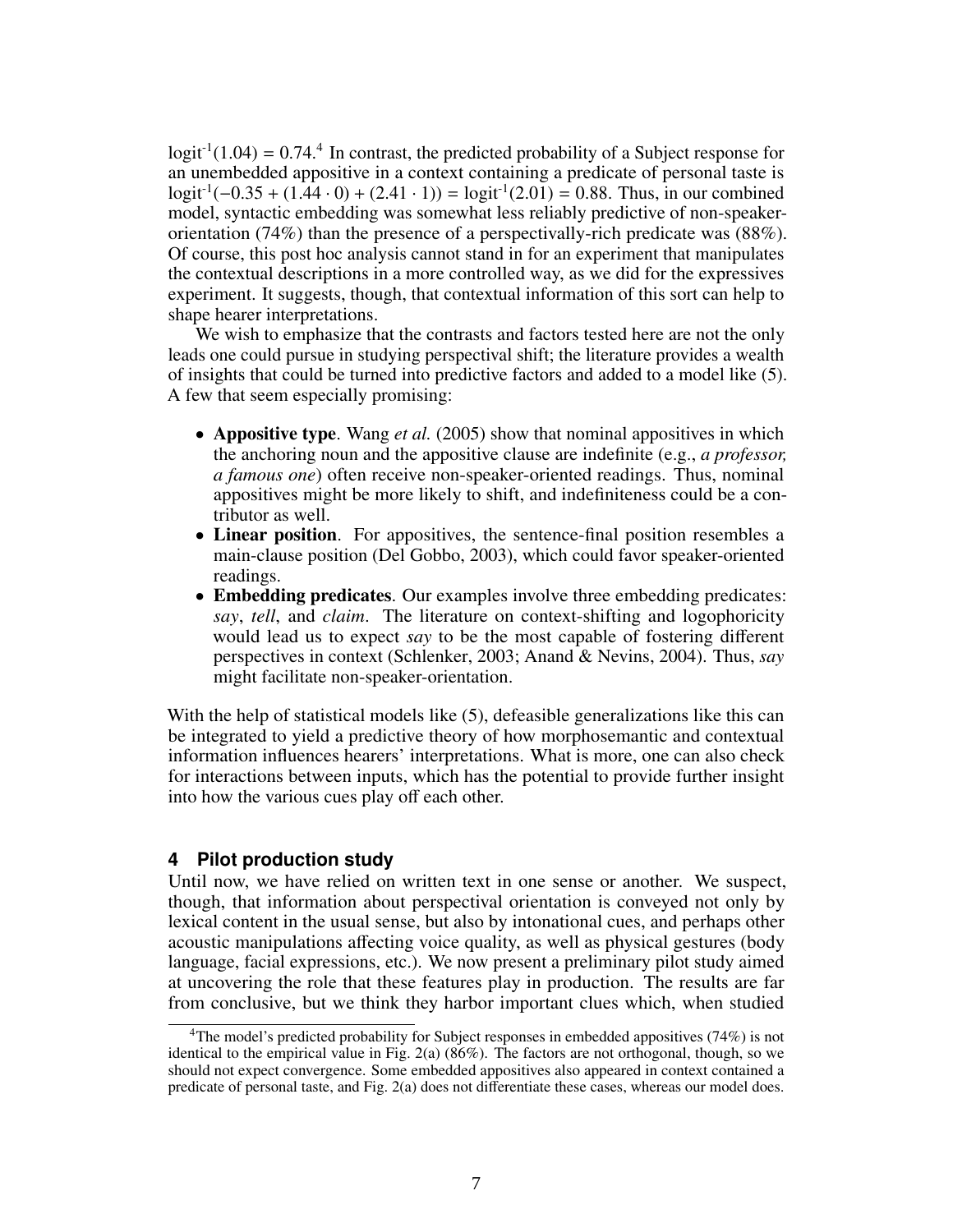systematically, may disclose ways in which speakers report attitudes and beliefs with which they do not intend to be associated.

# **4.1 Participants**

Two female student actors from the greater Amherst theater community participated in the pilot study. They were invited to view the items as scenes in a performance in which perspectival information was crucial to conveying the central message of the scene. Participants were compensated at a rate of \$12 per hour.

# **4.2 Materials and method**

The materials for the pilot consisted of four pairs of sentences containing matrix attitude reports with embedded appositives, as in Fig. [3,](#page-7-0) interspersed with sixteen other target sentences and contexts from two unrelated subexperiments, in order to distract from the embedded appositive sentence type. To aid the phonological analysis of pitch movements within the appositive, we constructed the materials so that the appositive's head noun and the appositive relative itself contained primarily sonorants (see App. [B](#page-12-0) for a full list of items).

|                                 | <b>Background</b> Lilly and her roommate Owen have come to believe that their<br>mailman is spying on them. They disagree strongly about the mailman's<br>motivations. Lilly thinks it is because he is a space alien. Owen disagrees<br>completely; he thinks it is because the mailman is a government spy. |
|---------------------------------|---------------------------------------------------------------------------------------------------------------------------------------------------------------------------------------------------------------------------------------------------------------------------------------------------------------|
| <b>SCENE 1:</b><br>LILLY:       | In this scene, Lilly is talking with her mother.<br>Owen says that our mailman, who is a roaming alien, was<br>looking in our basement window yesterday.                                                                                                                                                      |
| <b>SCENE 2:</b><br><b>OWEN:</b> | In this scene, Owen is talking with his mother.<br>Lilly says that our mailman, who is a roaming alien, was<br>looking in our basement window yesterday.                                                                                                                                                      |

<span id="page-7-0"></span>Figure 3: Sample item from the pilot production study.

The experiment consisted of two parts. In the first part, participants read uncontextualized target sentences aloud. They were instructed to imagine having a casual conversation with a friend, and were asked to provide the context they had in mind when uttering the target. In the second part, participants were provided with contexts for the target sentences, and they were asked "to read the passage aloud in a way that accurately and unambiguously conveys whose perspective the belief belongs to". The experimental conditions were labeled as 'scenes' in order to facilitate the idea that the target sentences were to be performed. Each item was accompanied by a single background context which sharply differentiated two opposing perspectives. The target sentences contrast minimally, manipulating only the subject of the matrix clause and consequently the perspective adopted by the participant. For example, in scene 1 of Fig. [3,](#page-7-0) the speaker takes on the role of Lilly, who would assent to the content of the appositive. Thus, in performing this scene, the actor was to convey that the appositive was true, if perhaps controversial. In scene 2, however, the speaker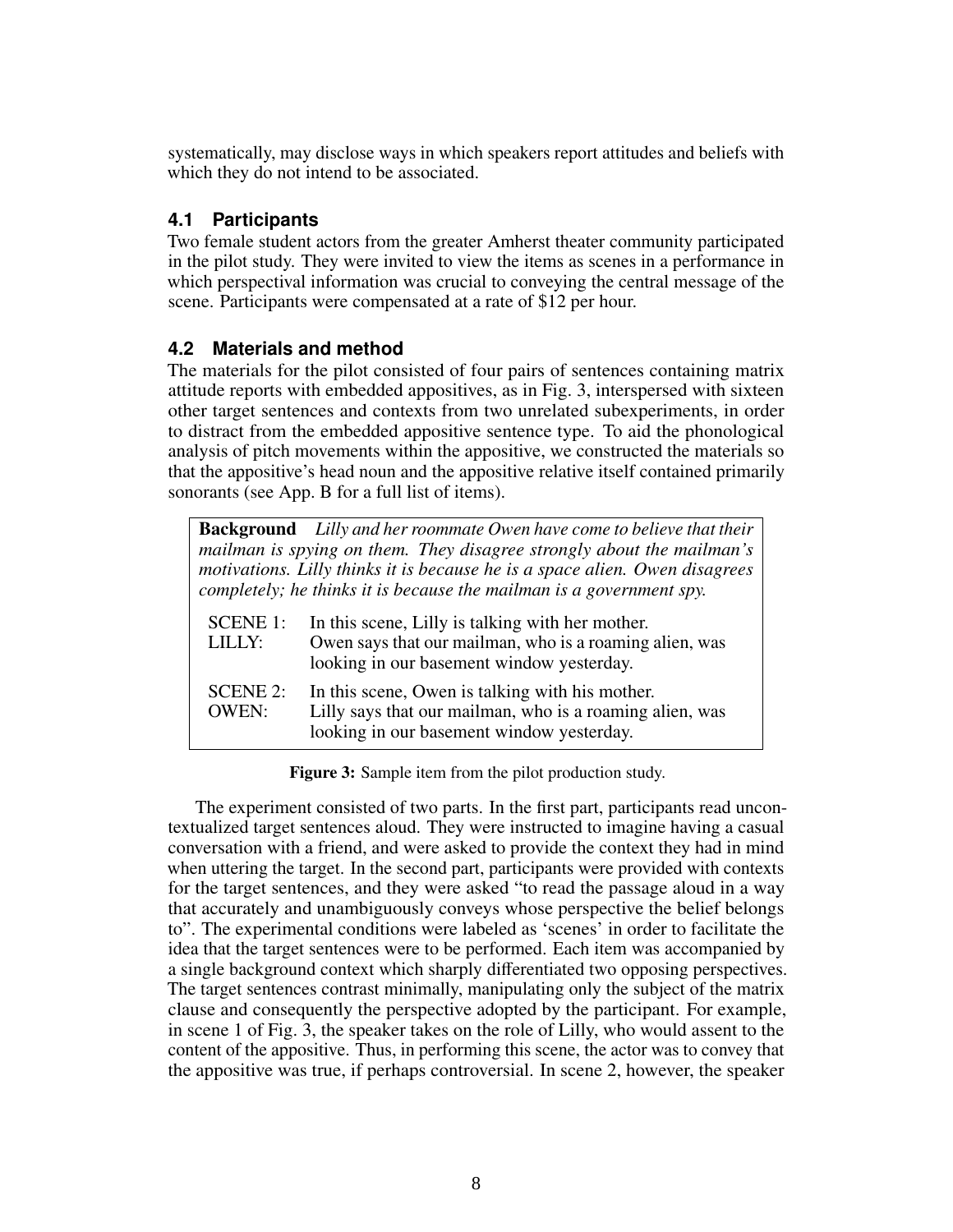must take Owen's perspective, in which the appositive content is *not* endorsed by the speaker. Here, the speaker must convey that the aside is not to be linked to her own perspective, but rather to the subject of the attitude predicate in which the appositive is embedded.

The participants read each target sentence at least twice, but were encouraged to repeat the sentence until they were satisfied that their performance conveyed the subtleties of the scene. Audio and video recordings were taken of each part for analysis. For reasons of space, we report on only the second part of the experiment.

## **4.3 Analysis**

We give a relatively informal and impressionistic analysis here. Although we obtained a fairly healthy number of audio and video trials (52 sentence tokens), they were produced by just two participants and hence might not be truly representative. Thus, we concentrate on describing a few strategies for achieving non-speakerorientation that make intuitive and theoretical sense to us and that are consistent with our pilot data.

## **4.3.1 The prosodic dimension**

We observed several prosodic cues that appeared when a participant tried to express a report that she did not endorse. Among the most prominent cues of non-speakerorientation was an offsetting of the matrix subject to make it contrastive. Offsets included (i) contrastive focus, (ii) slight pauses or hesitations, and (iii) rises. Instances of contrastive focus and other offsetting devices on the matrix subject appeared far less often on targets uttered in speaker-oriented contexts (8% of scene 1 trials) than on targets uttered in non-speaker-oriented contexts (60% of scene 2 trials).

The use of contrastive focus to facilitate non-speaker-orientation has a straightforward interpretation within focus semantics [\(Rooth,](#page-14-11) [1985;](#page-14-11) [Kratzer,](#page-14-12) [1991;](#page-14-12) [Kadmon,](#page-13-7) [2001\)](#page-13-7). In [\(7\)](#page-8-0), we adopt the perspective of a hearer who has heard only a sentence of the form ' $[A]_{CF}$  said that  $S_{APP}$ ', where F marks contrastive focus and  $S_{APP}$  is an embedded sentence containing an appositive clause. We assume that this hearer has been given no additional information about the context.

- <span id="page-8-0"></span>(7) a. The focus semantic value of ' $[A]_{CF}$  said that  $S_{APP}$ ' is the set of propositions that *X* said that  $S_{APP}$ , where *X* is a member of the contextually supplied contrast set *C*.
	- b. The membership of the contrast set *C* is not knowable in detail, but the position of contrast is the subject of an attitude predication, so values of *X* for whom the sentence provides attitudinal information — the speaker and *A* — will be especially relevant.
	- c. By the above and general pragmatic considerations, the speaker expects inferences in terms of the proposition that  $A$  said that  $S_{APP}$  and the proposition that the speaker said that  $S_{APP}$ .
	- d. One of the (many) intended inferences could be contrastive in which case  $A$  said that  $S_{APP}$  is true, since this was asserted (quality), and thus the speaker said that  $S_{APP}$  is false (inaccurate, misleading).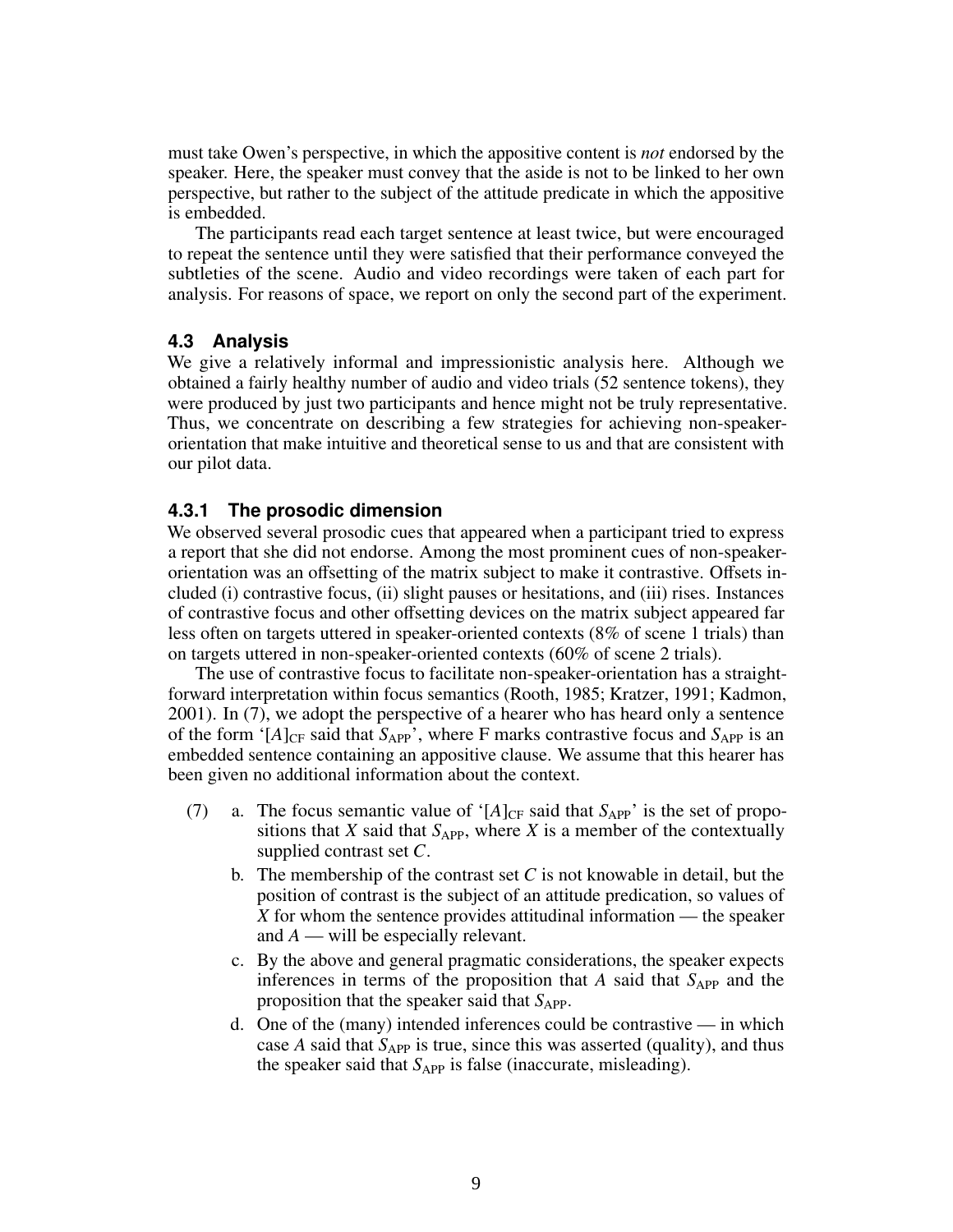Importantly, the reasoning does not take us to a single, definite conclusion. The contrastive inference that strongly favors non-speaker-orientation is not an inevitable conclusion, but merely an available, potentially salient one.

The reasoning in [\(7\)](#page-8-0) depends on the appositive being integrated into the embedded clause. Intonation seems to play a role in the degree of such integration as well [\(Watson & Gibson,](#page-14-13) [2004;](#page-14-13) [Potts,](#page-14-8) [2005;](#page-14-8) [Selkirk,](#page-14-14) [2005\)](#page-14-14). In speaker-oriented conditions, one participant sometimes isolated the relative pronoun at the beginning of the appositive, typically with a strong major-phrase boundary. This has the effect of ensuring that the appositive is not integrated prosodically into the embedded sentence. In the terms of [Potts](#page-14-8) [\(2005\)](#page-14-8), it could be taken as a clear marker of the 'comma intonation' that delivers speaker-orientation in that system. We conjecture that, conversely, missing phrase boundaries at the left edge of the appositive clause will facilitate integration of the sort that would push the reasoning in [\(7\)](#page-8-0) through.

Participants used intonation to guide the audience in other ways as well. Both subjects tended to add an elongated pause in post-copula position within the appositive in non-speaker-oriented contexts (56% of the trials). No pauses were observed in this position in the speaker-oriented condition. Such pauses often co-occurred with partial quotation or facial and gestural cues indicating that the appositive content was to be regarded as dubious (Section [4.3.2\)](#page-10-0).

The initial analysis was conducted in Praat [\(Boersma,](#page-13-8) [2001\)](#page-13-8). Each trial from each subject and condition was divided into three regions: (i) *Attitude* — from the start of the sentence until the relative pronoun starting the appositive, (ii) *Appositive* — the region containing the appositive relative, and (iii) *Final* — the remainder of the sentence, containing the predicate of the embedded clause. Several measures, including duration of the region and various pitch values, were collected for analysis. The data are summarized in Table [1.](#page-9-0)

|               | Attitude |         | Appositive |         | Final   |         |
|---------------|----------|---------|------------|---------|---------|---------|
| Measure       | Speaker  | Subject | Speaker    | Subject | Speaker | Subject |
| Duration      | 1366.41  | 1532.88 | 1704.13    | 2007.13 | 1940.63 | 1866.79 |
| Lowest Pitch  | 152.02   | 146.45  | 132.34     | 120.51  | 135.78  | 117.64  |
| Highest Pitch | 305.41   | 387.70  | 370.73     | 361.57  | 394.89  | 412.21  |
| Pitch range   | 153.39   | 241.25  | 238.39     | 241.07  | 259.10  | 294.56  |

<span id="page-9-0"></span>Table 1: Descriptive analysis of target sentences. Durations measured in milliseconds, pitch values in Hz.

On average, non-speaker-oriented conditions elicited longer durations on the first two regions of the sentence. This difference likely traces to the pauses that the subjects used to signal that they were being non-committal about the content. Additionally, these conditions elicited a greater range of pitch in the pre-appositive region than did their speaker-oriented counterparts. The difference in pitch range may reflect the increased use of contrastive intonation in non-speaker-oriented contexts.<sup>[5](#page-9-1)</sup>

<span id="page-9-1"></span><sup>&</sup>lt;sup>5</sup>Noah Constant (p.c.) suggests an additional potential complication concerning gender. Because our subjects were both female, we made the matrix subjects male characters in non-speaker-oriented conditions, to give them more chances to employ devices of imitation. This could, though, have affected pitch range in general.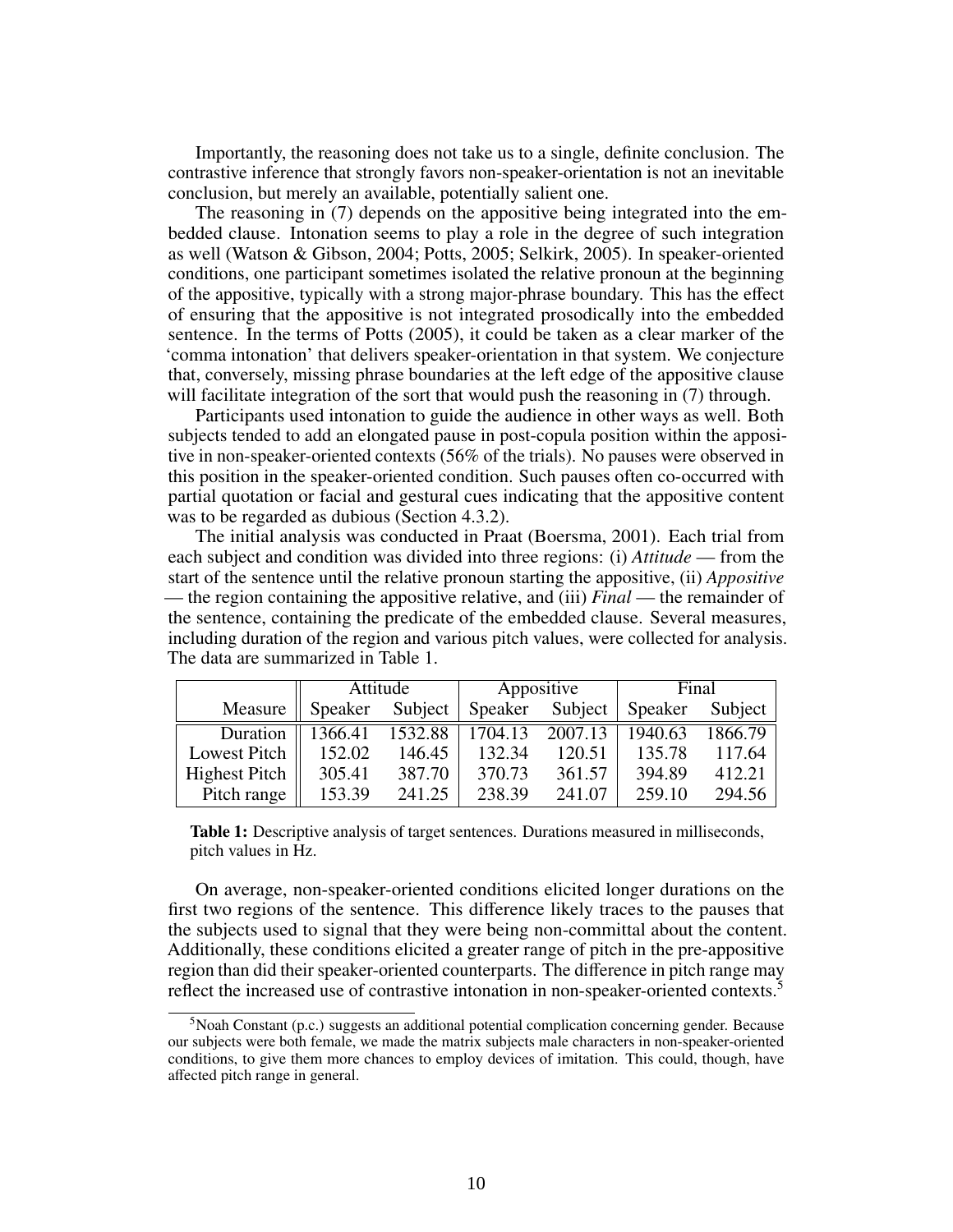It is clear that speakers introduced special intonational strategies to portray non-speaker-oriented attitudes in appositive relatives. Yet, intonational cues do not exhaust the range of possible signals that speakers have at their disposal. Representing a conflicting attitude brought out rich gestural components, aimed at setting speaker opinion apart from appositive content.

## <span id="page-10-0"></span>**4.3.2 The gestural dimension**

As noted earlier, our corpus evidence [\(Potts & Harris,](#page-14-5) [2009\)](#page-14-5) suggests that speakerorientation for appositives is the default. Thus, in asking our subjects to use appositives to convey others' views we were asking them to adopt risky communicative strategies, ones that go against the default. We hypothesized that, faced with this task, our subjects would call not only on intonational strategies but also on gestural ones. This is in fact what we found; participants used a variety of gestural cues in non-speaker-oriented conditions:

- (8) a. Eye roll
	- b. Quotation with hands
	- c. Looking away or glance upwards
	- d. Smile or smirk
	- e. Furrowed brow
	- f. Eye wink
	- g. Raised eyebrows
	- h. Head shake

These cues help determine two broad communicative strategies that bear directly on the nature of speaker-orientation (more generally, *A*-orientation as in [\(1\)](#page-1-1)). In the *distancing strategy*, speakers use gestures like eye rolls, smirks, and winks to explicitly distance the speaker from what she is saying. In the *quotational strategy*, the speaker recreates salient aspects of the speech event in a quotational manner [\(Clark & Gerrig,](#page-13-9) [1990;](#page-13-9) [Anand,](#page-13-10) [2007\)](#page-13-10). Whereas distancing makes it fairly clear that the speaker does not endorse the content, the quotational approach is consistent with the speaker being an agnostic reporter.

In our study, participants tended to choose the *distancing strategy*. That is, we found that our participants were more inclined to guide the audience than take on the role of the attitude holder. There are several conceivable reasons for this preference, some tracing to the nature of the materials. For example, the contexts are intended to ensure that the speaker's beliefs conflict with those of the attitude holder, which favors something stronger than the sort of indifference that would favor the quotational strategy. In addition, since the participants never witnessed the speech act they reported on, they may not have been able to reproduce it faithfully. Furthermore, they may have assumed that their audience was not familiar with the other characters in the scene. Pantomiming an act which resides outside of common ground could be interpreted as uncooperative or even risky.

Another possible explanation of the tendency away from pantomime could be that speakers are, in general, hesitant to adopt a perspective other than their own. True perspectival shift is a risky affair and the potential for miscommunication is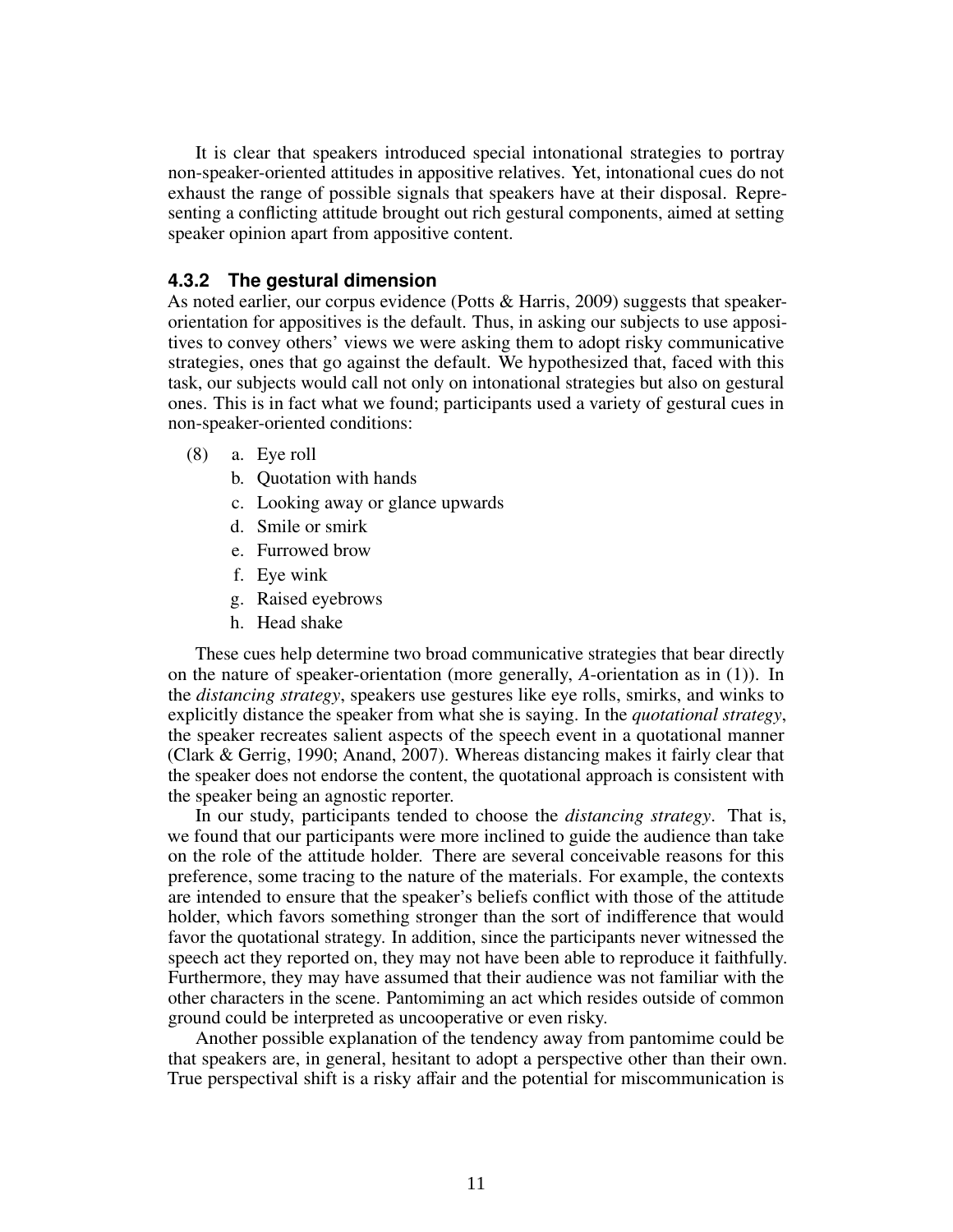great; speakers may wish to avoid a situation in which their views could be aligned with those on whom they report [\(Lasersohn,](#page-14-10) [2007\)](#page-14-10).

### **5 Conclusion**

In our experiments, we have explored aspects of both sides of the production– comprehension coin. In particular, we have examined what kinds of cues speakers use to convey *A*-orientation, as well as what factors reliably guide comprehenders to determine the *A*-orientation of a clause. Though speaker-orientation seems to be a clear default for appositives, non-speaker-oriented readings are systematically possible if the linguistic and discourse conditions are right. Our evidence suggests that the following are *positive* contributors to non-speaker-orientation for appositives:

- (9) a. The appositive is syntactically embedded in an attitude context.
	- b. The context is rich in opposing perspectives.
	- c. The context description uses language that enhances those opposing perspectives.
	- d. The matrix subject has contrastive focus.
	- e. The left edge of the appositive lacks a clear major phrase boundary.
	- f. The utterance includes gestures that convey speaker distance (winks, eye rolls, etc.) or gestures that convey mere reportage (e.g., quotational devices).

None of these factors determines non-speaker-orientation — it might be that there is no way to do that — but each contributes non-trivially to that message. Moreover, current semantic and pragmatic theories are helpful in understanding *why* these factors contribute positively. For example, though it seems that attitude predicates do not explicitly determine orientation for appositives, the fact that they facilitate such shifting seems to go hand-in-hand with existing results on how they influence indexicals cross-linguistically [\(Schlenker,](#page-14-2) [2003;](#page-14-2) [Anand & Nevins,](#page-13-6) [2004;](#page-13-6) [Sharvit,](#page-14-15) [2008\)](#page-14-15). Similarly, the contribution of predicates of personal taste might trace ultimately to their judge argument [\(Lasersohn,](#page-14-16) [2005\)](#page-14-16) as a discourse entity. In future work, we hope to get a better grip on each of these factors individually, and also to explore how they interact to shape what speakers produce and hearers perceive.

# <span id="page-11-0"></span>**A Appositive materials**

- 1. I am increasingly worried about my roommate. She seems to be growing paranoid. The other day, she told me that we need to watch out for the mailman, a possible government spy. / The other day, she refused to talk with the mailman, a possible government spy.
- 2. My friend Sal is absurdly optimistic. He told me that the lottery ticket he bought yesterday, a sure winner, is the key to his financial independence. / All he could talk about at dinner was the lottery ticket he bought yesterday, a sure winner.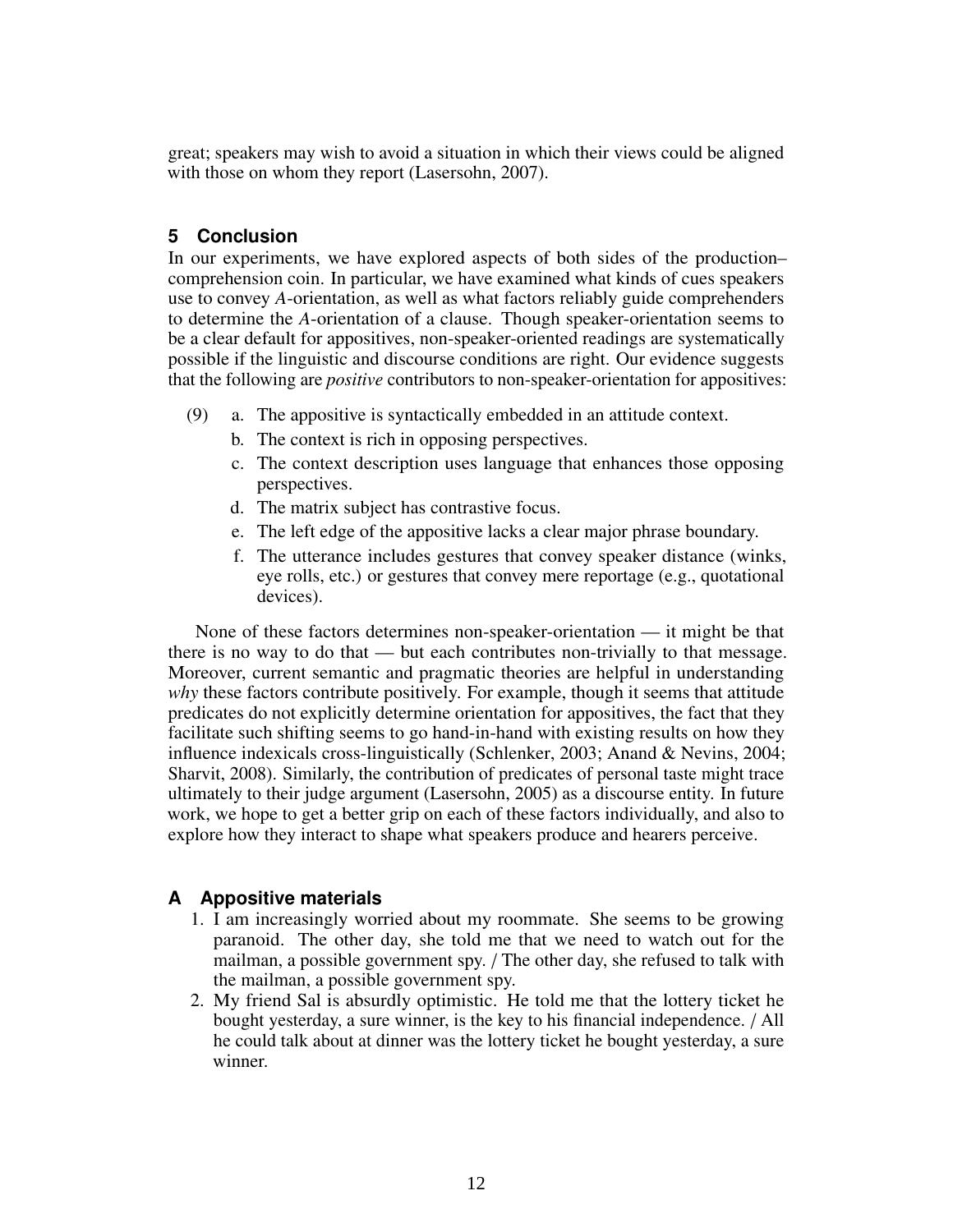- 3. My aunt is extremely skeptical of doctors in general. She says that dentists, who are only in it for the money anyway, are not to be trusted at all. */ Dentists*, who are only in it for the money anyway, are not to be trusted at all.
- 4. My friend Ellen is a huge snob about music. She says that rock-n-roll, a degenerate genre, is no better than elevator music. / According to her, rock-nroll, a degenerate genre, is no better than elevator music.
- 5. Poor Joan seems to have grown crazier than ever. She now claims that her apartment was bugged by the Feds, who are listening to her every word. / Her apartment was bugged by the Feds, who are listening to her every word.
- 6. My brother Sid hates school. He says that he puts off his homework, a complete waste of time, to the last minute. / He puts off his homework, a complete waste of time, to the last minute.
- 7. I talked to an outlandish theater critic at a party. He told me that modern theater, which has been on the decline for years, is near its end. / According to him, modern theater, which has been on the decline for years, is near its end.
- 8. My kid sister Loni is obsessed with comic books. She says that a good graphic novel, man's greatest achievement, can keep her up reading until dawn. / A good graphic novel, man's greatest achievement, can keep her up reading until dawn.

# <span id="page-12-0"></span>**B Production and comprehension materials**

1. Background: *Lilly and her roommate Owen have come to believe that their mailman is spying on them. They disagree strongly about the mailman's motivations. Lilly thinks it is because he is a space alien. Owen disagrees completely; he thinks it is because the mailman is a government spy.*

SCENE 1: *In this scene, Lilly is talking with her mother.*

LILLY: Owen says that our mailman, who is a roaming alien, was looking in our basement window yesterday.

SCENE 2: *In this scene, Owen is talking with his mother.*

OWEN: Lilly says that our mailman, who is a roaming alien, was looking in our basement window yesterday.

2. Background: *Sue and her husband Bill are discussing the family lawyer Norman. Sue thinks that Norman is a crook. Bill, on the other hand, is convinced that Norman is honest.*

SCENE 1: *In this scene, Sue is talking to the family accountant.*

SUE: Bill says that Norman, who is a lousy swindler, will look over our records again.

SCENE 2: *In this scene, Bill is talking to the family accountant.*

BILL: Sue says that Norman, who is a lousy swindler, will look over our records again.

3. Background: *Kate and her brother Dan have been sorting through the things in their grandparents' attic. They have found a small, tube-shaped device. They agree that it is valuable, but they disagree on what it is: Kate thinks it is for whaling, and Dan thinks it is for cross-country skiing*.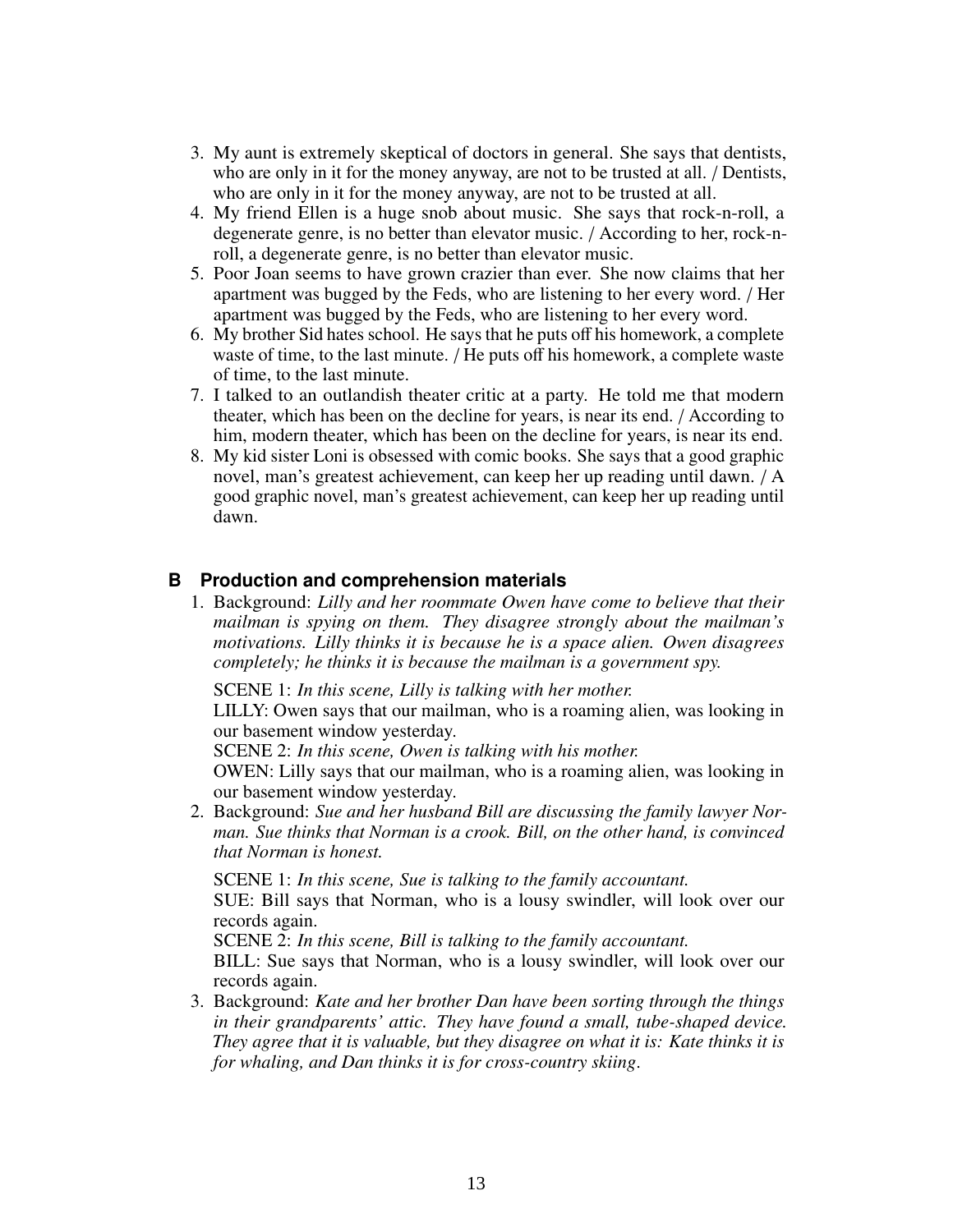SCENE 1: *In this scene, Kate is talking to a friend on the phone.*

KATE: Dan says that the device, which is a whaling implement, could fetch five-hundred dollars on eBay.

SCENE 2: *In this scene, Dan is talking to a friend on the phone.*

DAN: Kate says that the device, which is a whaling implement, could fetch five-hundred dollars on eBay.

4. Background: *Jackie and Eric have just returned from hiking in northern Canada. While there, a small rodent like creature found its way inside their tent. Jackie believes that it was a very hungry lemming. Eric, on the other hand, believes strongly that it was a small vole.*

SCENE 1: *In this scene, Jackie is telling a friend about their animal encounter.* JACKIE: Eric says that the animal, which was an ailing lemming, wanted to get in our sleeping bags.

SCENE 2: *In this scene, Eric is telling a friend about their animal encounter.* ERIC: Jackie says that the animal, which was an ailing lemming, wanted to get in our sleeping bags.

### **References**

<span id="page-13-1"></span>Amaral, Patricia, Craige Roberts, & E. Allyn Smith. 2007. Review of *The Logic of Conventional Implicatures* by Chris Potts. *Linguistics and Philosophy* 30.707–749.

<span id="page-13-10"></span>Anand, Pranav. 2007. Re-expressing judgment. *Theoretical Linguistics* 33.199–208.

<span id="page-13-6"></span>——, & Andrew Nevins. 2004. Shifty operators in changing contexts. In *Proceedings of SALT 14*, ed. by Kazuha Watanabe & Robert B. Young, 20–37. Ithaca, NY: CLC Publications.

- <span id="page-13-8"></span>Boersma, Paul. 2001. Praat, a system for doing phonetics by computer. *GLOT International* 5.341–345.
- <span id="page-13-9"></span>Clark, Herbert H, & Richard J. Gerrig. 1990. Quotations as demonstrations. *Language* 66.764–805.
- <span id="page-13-4"></span>Crawley, Michael J. 2007. *The R Book*. West Sussex, UK: Wiley.
- <span id="page-13-5"></span>Del Gobbo, Francesca, 2003. *Appositives at the Interface*. UC Irvine dissertation.
- <span id="page-13-2"></span>Harris, Jesse A., 2009. Epithets and perspective shift: Experimental evidence. Generals Paper, UMass Amherst.

<span id="page-13-0"></span>——, & Christopher Potts, 2009. Perspective-shifting with appositives and expressives. Ms., UMass Amherst.

<span id="page-13-3"></span>Jaeger, T. Florian. 2008. Categorical data analysis: Away from ANOVAs (transformation or not) and towards logit mixed models. *Journal of Memory and Language* 59.447–456.

<span id="page-13-7"></span>Kadmon, Nirit. 2001. *Formal Pragmatics*. Oxford: Blackwell.